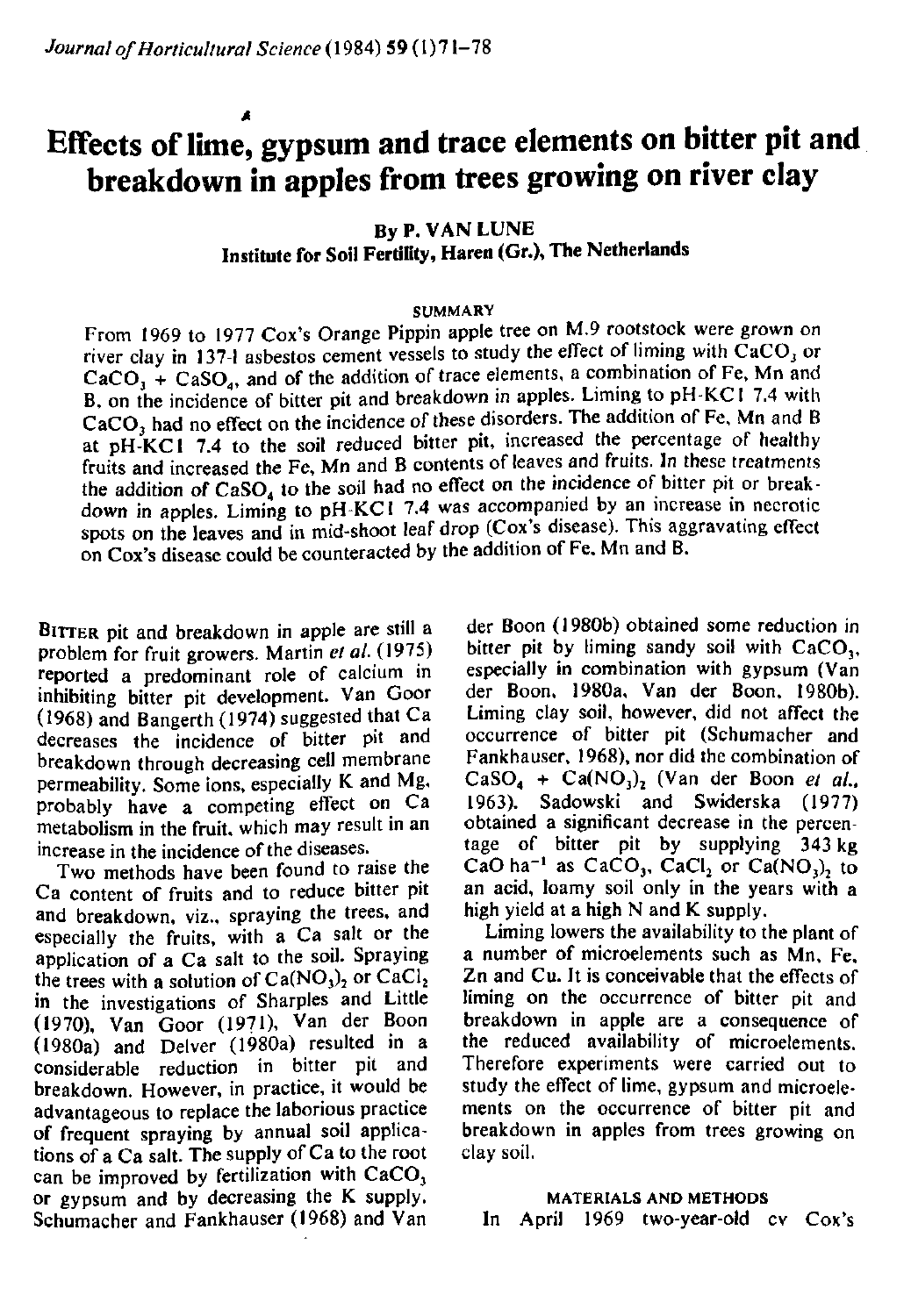Orange Pippin apple trees on M.9 rootstock were planted in asbestos cement vessels with a 50 cm diameter and a height of 70 cm, filled with a river clay soil with  $16.8\%$  particles  $\langle 16$ urn, 2.3% organic matter and a pH-KCl determined in a suspension of soil and N KCl  $(1:5=w:v)$  of 5.1. Six treatments with 12 single-tree replicates of each were applied. These treatments were:

- I. Control, pH-KC 1 in the soil 5.1 ;
- II. Liming with CaCO<sub>3</sub> to pH-KC1 6.5;
- III. Liming with CaCO<sub>3</sub> to pH-KC1 7.4;
- IV. Liming with  $CaCO<sub>3</sub>$  as in Treatment III + addition of CaSO<sub>4</sub>.

Treatments III and IV were subdivided into A (addition of Fe, Mn and B) and B (no addition of microelements). The amounts of Fe, Mn and B applied to the trees of Treatment IIIA and IVA are shown in Table I.

## **EXPERIMENTAL**

#### *Dressings*

The following dressings were mixed through the entire soil volume of the culture vessels (pots) at the start of the experiment: All pots 0.13 mol N as  $Ca(NO<sub>3</sub>)$ , 0.02 mol P as monocalciumphosphate,  $0.19$  mol K as  $K_2SO_4$ and  $0.02$  mol Mg as MgSO<sub>4</sub>; pots of Treatment I 0.24 mol Ca as  $CaCO<sub>3</sub>$ ; of Treatment II 1.42 mol Ca as  $CaCO<sub>3</sub>$ , of Treatment III 5.90 mol Ca as  $CaCO<sub>3</sub>$ , of Treatment IV 5.90 mol Ca as CaCO<sub>1</sub> plus 1.54 mol Ca as CaSO<sub>4</sub>. From mid-April until mid-September soil samples (0-20 cm and 20-40 cm) were taken monthly and analysed for pH-KCl and extractable N, P, K and Mg. Dressings were supplied on the basis of soil analysis data; they were heavier than is normally recommended in commercial practice because the volume of soil available to the roots was restricted. The annual dressings are listed in Table II. The doses of lime and gypsum were incorporated a few centimeters into the soil; the other fertilizers were dissolved in water and given as solutions.

## *Culture conditions*

At the bottom of each culture vessel was a drainage hole; a second hole 38 cm from the upper edge of the vessel made it possible to supply water also to the centre portion of the soil volume. The pots were set up outdoors in

rows of 12 pots 2 m apart with 3.5 m between the rows. In the first two winters the pots were placed in a barn to prevent frost damage. In the autumn of 1971 the pots were dug in to avoid extreme soil temperatures in summer and winter in the following experimental years. The trees were pruned in autumn or spring so that they were all about the same size. Fruits were thinned every year, and the number of fruits per tree was equalized every year after fruit-drop in June.

## *Visual assessments*

The incidence of necrotic spots on the leaves and mid-shoot leaf-drop (Cox's disease) was rated according to a scale from 0 (no Cox's disease) to 5 (severe symptoms of Cox's disease).

By mistake the trees of Treatment IIIA and IVA were sprayed in the earlier years with a 2% solution of  $MnSO<sub>4</sub>$ .H<sub>2</sub>O (Table I), which is used in commercial practice for low-volume spraying. In the years of application this caused some browning of the margins of the leaves.

After the growing season of 1977 the experiment was terminated and the root system of one tree in each of Treatments I and IVA was examined.

## *Samplingfruits and leaves*

In mid-July and mid-September fruit samples (mean size at that time) were taken. The diameter of the apples in a sample varied no more than  $\pm 1$  mm. The stalks of the sampled fruits were removed; the apples were washed with deionised water, dried with a towel, dried at 105°C and then ground in a Starmix MXC 500.

In mid-August samples of the third and fourth leaves from the bases of newly formed shoots were taken. The leaves were washed twice with deionised water for 1 min, blotted between filter paper, dried at 105°C and then ground in a Starmix MXC 500.

## *Harvest, storage and examination of fruits*

At harvest the apples were graded into classes increasing by 5 mm, and the weight in each class was determined. The apples were then stored at  $c$ . 4°C for  $2\frac{1}{2}$  months and then at *c.* 20°C for two weeks. The apples of each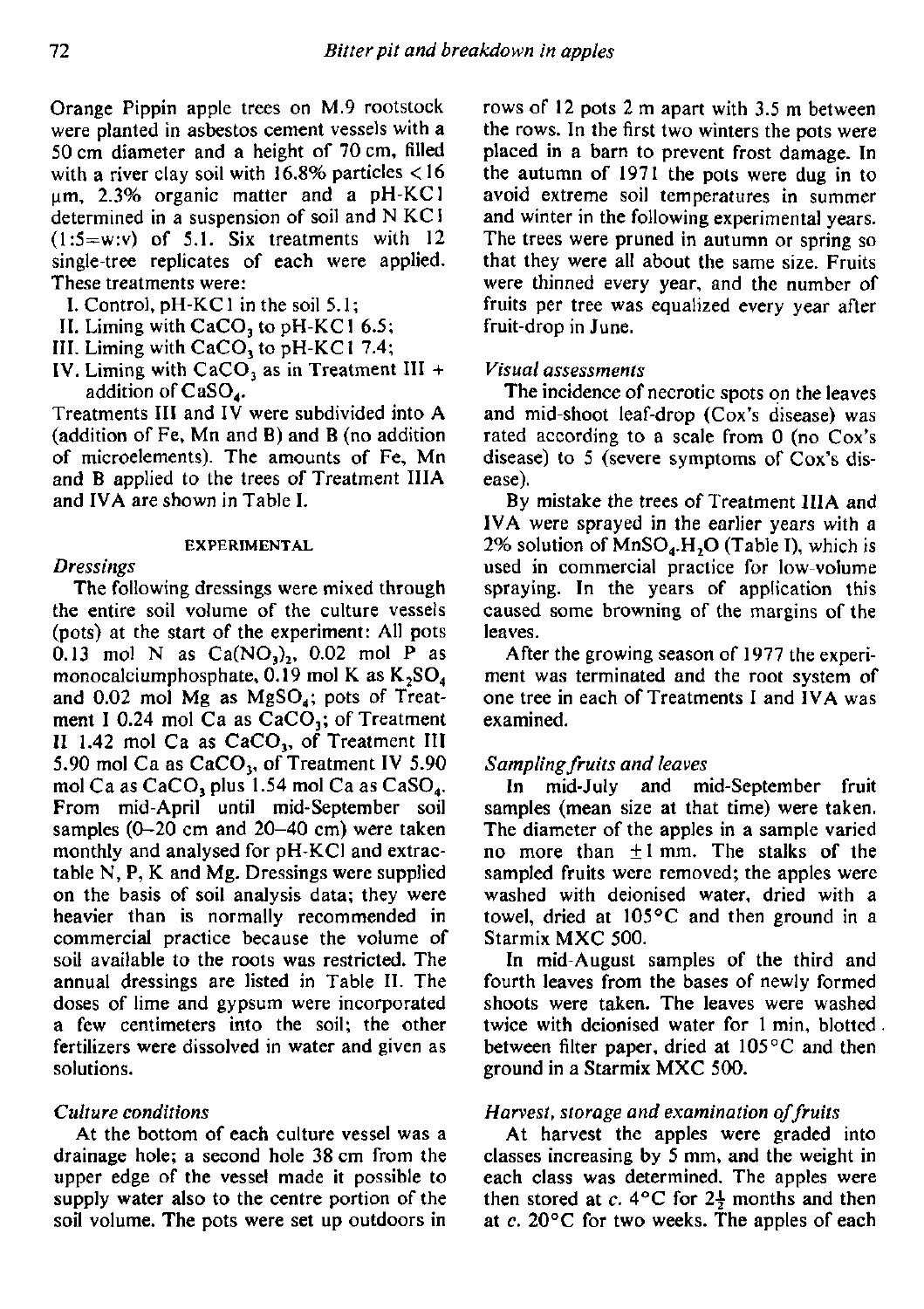| TABLE I                                                          |  |
|------------------------------------------------------------------|--|
| Addition of Fe, Mn and B to the trees of Treatments IIIA and IVA |  |

| Compound                                                          | Method of<br>application | Time                        | Year          |
|-------------------------------------------------------------------|--------------------------|-----------------------------|---------------|
| $0.1\%$ Borax + 0.05% wetting agent                               | spraying                 | just before flowering       | 1969–1977     |
| 6 g FeEDDHA per pot                                               | soil                     | early June                  | 1969-1971     |
| $1.\overline{5}$ g FeEDDH $\overline{A}$ per pot                  | soil                     | early June                  | 1972–1977     |
| $2\%$ MnSO <sub>4</sub> .H <sub>2</sub> O + 0.05% wetting agent   | spraying                 | early June, July and August | $1969 - 1971$ |
| $2\%$ MnSO <sub>4</sub> .H <sub>2</sub> O + 0.05% wetting agent   | spraying                 | early June and August       | 1973          |
| $0.2\%$ MnSO <sub>4</sub> .H <sub>2</sub> O + 0.05% wetting agent | spraying                 | early June and August       | 1974–1977     |

TABLE II *Annual dressings* 

| Fertilizer                                                                                                                                                                  | 1969                                 | 1970                                 | 1971                                 | 1972                                   | 1973                        | 1974                        | 1975                        | 1976                          | 1977                        |
|-----------------------------------------------------------------------------------------------------------------------------------------------------------------------------|--------------------------------------|--------------------------------------|--------------------------------------|----------------------------------------|-----------------------------|-----------------------------|-----------------------------|-------------------------------|-----------------------------|
| kg N ha <sup>-1</sup> as $NH_4NO_3$<br>$kg$ N ha <sup>-1</sup> as blood-meal                                                                                                | 75(1)                                |                                      |                                      |                                        | 1150(6)                     | 1700(7)<br>100(1)           | 1950(7)                     | 1850(6)<br>150(1)             | 1850(6)<br>150(1)           |
| $kg$ N ha <sup>-1</sup> as Ca(NO <sub>1</sub> ),<br>kg K,O ha <sup>-1</sup> as K,SO,<br>kg $P_2O_5$ ha <sup>-1</sup> as $Ca(H_2PO_4)$ ,<br>kg MgO ha <sup>-1</sup> as MgSO, | 175(2)<br>300(4)<br>120(2)<br>110(2) | 275(4)<br>300(3)<br>120(2)<br>100(1) | 350(4)<br>250(3)<br>120(2)<br>100(2) | 550(6)<br>! 100(7)<br>120(2)<br>250(4) | 1400(6)<br>240(4)<br>400(6) | 1800(7)<br>300(5)<br>425(7) | 2400(7)<br>600(6)<br>550(7) | 2250(7)<br>660(7)<br>600(7)   | 2100(6)<br>600(6)<br>600(6) |
| Treatment<br>I: kg CaO ha <sup>-1</sup> as CaCO <sub>1</sub><br>$H:$ kg CaO ha <sup>-1</sup> as CaCO <sub>3</sub><br>III: kg CaO ha <sup>-1</sup> as CaCO <sub>1</sub>      |                                      | 1100(2)<br>10000(5)                  | 8000(2)                              | 3000(1)                                | 500(1)<br>6000(2)           | 200(1)<br>6000(2)           | 5800(4)<br>6000(2)          | 3500(2)<br>1000(1)<br>6000(2) | 1000(1)<br>4000(1)          |
| $IV:$ kg CaO ha <sup>-1</sup> as CaCO <sub>1</sub><br>IV: kg CaSO <sub>4</sub> .H <sub>2</sub> O ha <sup>-1</sup>                                                           | 3000(1)                              | 10000(5)<br>8750(5)                  | 8000(2)<br>7000(2)                   | 3000(1)<br>3000(1)                     | 6000(2)<br>6000(2)          | 6000(2)<br>6000(2)          | 6000(2)<br>6000(2)          | 6000(2)<br>6000(2)            | 4000(1)<br>3000(1)          |

( ) Frequency of dressings.

100 kg ha<sup>-1</sup> is equivalent to 1.96 g pe

size grade were then examined for bitter pit, breakdown, decay and other disorders after peeling and cutting into slices 5 mm thick at right angles to the axis. All slices were examined for any signs of these disorders and the same size grades were compared per treatment.

# *Analysis of leaves and fruits*

After ashing the plant material at 400°C, K was determined flamephotometrically. Calcium and Mg contents of leaves and fruits<br>were determined by atomic absorption determined by atomic absorption spectrophotometry after ashing the plant material at 600°C. The B content was determined spectrophotometrically with carmine after ashing at 600°C. After digesting the leaves and fruits in a mixture of concentrated  $HNO_3$ , H<sub>2</sub>SO<sub>4</sub> and HC10<sub>4</sub> (32:8:1=v:v:v) the contents of Fe and Mn were determined by atomic absorption spectrophotometry.

#### **RESULTS AND DISCUSSION**

The length of time in which the trees were exposed to experimental conditions and the

size of the trees may have had an effect on the results of the experiment. Therefore the results for 1974, 1975 and 1977, in which the trees of Treatments IIIA and IVA were sprayed with the correct Mn solution, were averaged to provide a better overall impression of the data obtained towards the end of the experiment. The individual results for these last three years of the experiment are reported when they were different from the results over the whole period.

In 1976 many fruits were attacked by mould *(Monilia)* and therefore the results obtained in that year (with the exception of Cox's disease) were not included in the considerations. The effects of liming (Treatments I, II and HIB) were evaluated by linear trend analysis, and the effects of  $CaSO<sub>4</sub>$  and traceelements (Treatments HIB, IIIA, IVB and IVA) by analysis of variance. The results of the experiment have already been described in detail in an internal report of the Institute for Soil Fertility (Van Lune, 1981) and only the main findings are presented here. To illustrate the incidence of diseases and fruit yield in the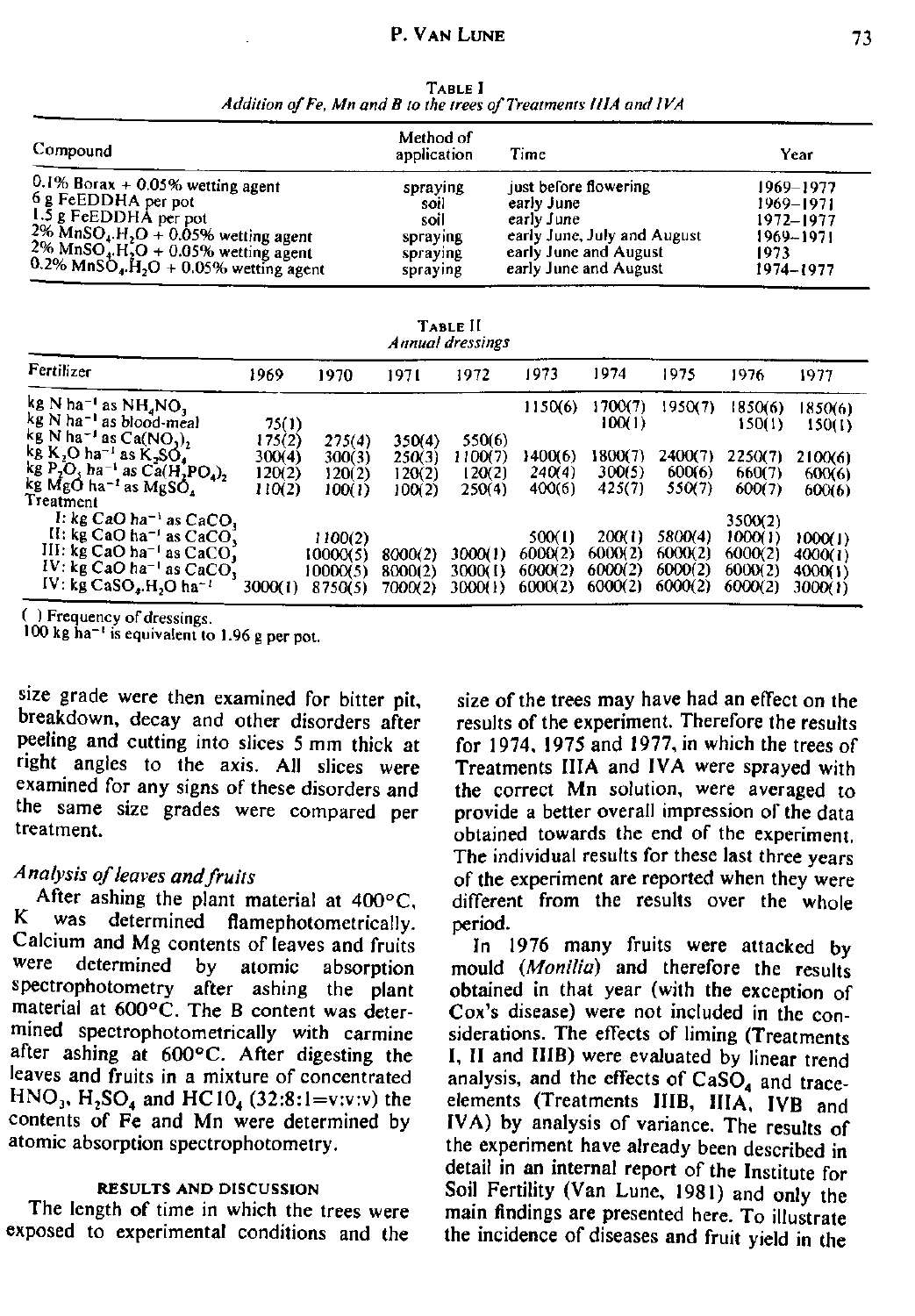experiment, the average results are shown in Table III, and the average mineral contents in leaves and fruits are shown in Table IV. In the Netherlands a classification scheme of the mineral contents in leaves and fruits has been developed for predicting the susceptibility of apples to bitter pit (Pouwer, 1974; Delver, 1980b). According to this scheme the average K contents in the leaves of the experiment described here were good, the Mg contents were low/good and the Ca contents too low. In the fruits sampled in mid-September the average K contents were normal/high, the Mg contents high and the Ca contents normal.

*Effects of treatments on bitter pit Liming with CaC03:* Liming had no significant effect on the occurrence of bitter pit (Table V). A number of authors (Van der Boon *et al.,* 1963, 1980b; Schumacher and Fankhauser, 1968) also reported no effect on bitter pit of liming a clay soil.

*Addition of Fe, Mn and B at pH-KCl 7.4 in the soil:* The addition of Fe, Mn and B caused a decrease in the percentage of bitter pit and raised the percentage of healthy fruits (Table V). The decrease in the percentage of bitter pit in Treatments HI and IV due to the addition of Fe, Mn and B is not supported by results in the literature. Martin *et al.* (1976a) reported a decrease in the Ca content of the fruits and an increase in the occurrence of bitter pit and breakdown upon raising the Fe concentration in the culture solution of

TABLE III

*Incidence of disorders and weight of fruits. A verage of all years of the experiment. (Healthy: no disorder or rot)* 

| Treatment   | Yield<br>(g per tree) | Number<br>of apples<br>per tree | Mean weight<br>of apples<br>per tree | Bitter<br>pit | <b>Breakdown</b> | Healthy | Cox's<br>disease<br>(scale |
|-------------|-----------------------|---------------------------------|--------------------------------------|---------------|------------------|---------|----------------------------|
|             |                       | (g)                             | (%)                                  | (%)           | (%)              | $0 - 5$ |                            |
|             | 4879                  | 40.2                            | 121                                  | 16.4          | 9.5              | 62.6    | 1.8                        |
| П           | 4995                  | 40.2                            | 124                                  | 12.8          | 7.6              | 69.8    | 2.0                        |
| <b>IIIB</b> | 4127                  | 32.0                            | 129                                  | 15.9          | 4.7              | 65.1    | 3.0                        |
| <b>IIIA</b> | 4859                  | 38.8                            | 125                                  | 7.3           | 34               | 74.2    | 1.6                        |
| <b>IVB</b>  | 4191                  | 33.9                            | 124                                  | 16.1          | 3.3              | 64.7    | 2.9                        |
| <b>IVA</b>  | 4531                  | 37.0                            | 122                                  | 7. 1          | 2.1              | 75.4    | 1.5                        |

TABLE IV

*Mineral contents (dry-weight basis) of leaves and fruits. Average of all years of the experiment* 

| Treatment                                        | Ca    | K<br>(% ) | Mg    | K/Ca     | $(K + Mg)/Ca$<br>(equiv.) | Fe          | Mn   | B    | $Mn^*$ |
|--------------------------------------------------|-------|-----------|-------|----------|---------------------------|-------------|------|------|--------|
|                                                  | (96)  |           | (96)  | (equiv.) |                           | $(mg kg-1)$ |      |      |        |
| Leaves in mid-August (1970–1977)                 |       |           |       |          |                           |             |      |      |        |
|                                                  | 1.04  | 1.41      | 0.18  | 0.71     | 0.94                      | 114         | 206  | 16.6 | 358    |
| II                                               | 1.24  | 1.25      | 0.21  | 0.53     | 0.74                      | 107         | 123  | 14.4 | 182    |
| ШВ                                               | 1.25  | 1.29      | 0.21  | 0.53     | 0.73                      | 98          | 48   | 10.8 | 28     |
| ША                                               | 1.25  | 1.19      | 0.23  | 0.49     | 0.71                      | 113         | 534  | 14.7 | 200    |
| IVB                                              | 1.27  | 1.40      | 0.17  | 0.57     | 0.74                      | 97          | 39   | 11.4 | 25     |
| <b>IVA</b>                                       | 1.32  | 1.33      | 0.18  | 0.53     | 0.69                      | 112         | 518  | 15.6 | 192    |
| Fruits in mid-July (1970–1977)                   |       |           |       |          |                           |             |      |      |        |
|                                                  | 0.103 | 1.34      | 0.079 | 7.24     | 8.32                      | 17.6        | 19.1 | 11.7 | 26.9   |
| II                                               | 0.107 | 1.24      | 0.078 | 6.26     | 7.23                      | 16.3        | 11.4 | 8.7  | 15.5   |
| <b>IIIB</b>                                      | 0.107 | 1.29      | 0.078 | 6.29     | 7.22                      | 17.0        | 5.2  | 5.8  | 4.4    |
| <b>IIIA</b>                                      | 0.106 | 1.25      | 0.078 | 6.13     | 7.05                      | 17.8        | 34.8 | 10.4 | 8.0    |
| IVB                                              | 0.112 | 1.33      | 0.079 | 6.30     | 7.20                      | 17.1        | 5.3  | 7.1  | 4.9    |
| IV A                                             | 0.112 | 1.30      | 0.081 | 6.07     | 6.96                      | 20.9        | 39.3 | 10.7 | 8.7    |
| Fruits in mid-September (1971-1977; B 1972-1977) |       |           |       |          |                           |             |      |      |        |
|                                                  | 0.029 | 0.86      | 0.035 | 15.31    | 16.83                     | 11.6        | 6.3  | 6,4  | 6.4    |
| II                                               | 0.029 | 0.81      | 0.037 | 15.26    | 16.91                     | 10.2        | 4.6  | 5.3  | 5.6    |
| IIIB                                             | 0.033 | 0.89      | 0.038 | 14.67    | 16.19                     | 8.6         | 2.4  | 3.9  | 2.3    |
| IIIA                                             | 0.033 | 0.86      | 0.040 | 14.36    | 15.95                     | 12.8        | 13.3 | 6.4  | 6.1    |
| IVB                                              | 0.035 | 0.92      | 0.039 | 13.98    | 15.41                     | 8.9         | 2.4  | 4.8  | 2.0    |
| IV A                                             | 0.034 | 0.92      | 0.039 | 14.24    | 15.70                     | 13.5        | 13.7 | 7.2  | 6.8    |

\* Average 1974, 1975 and 1977.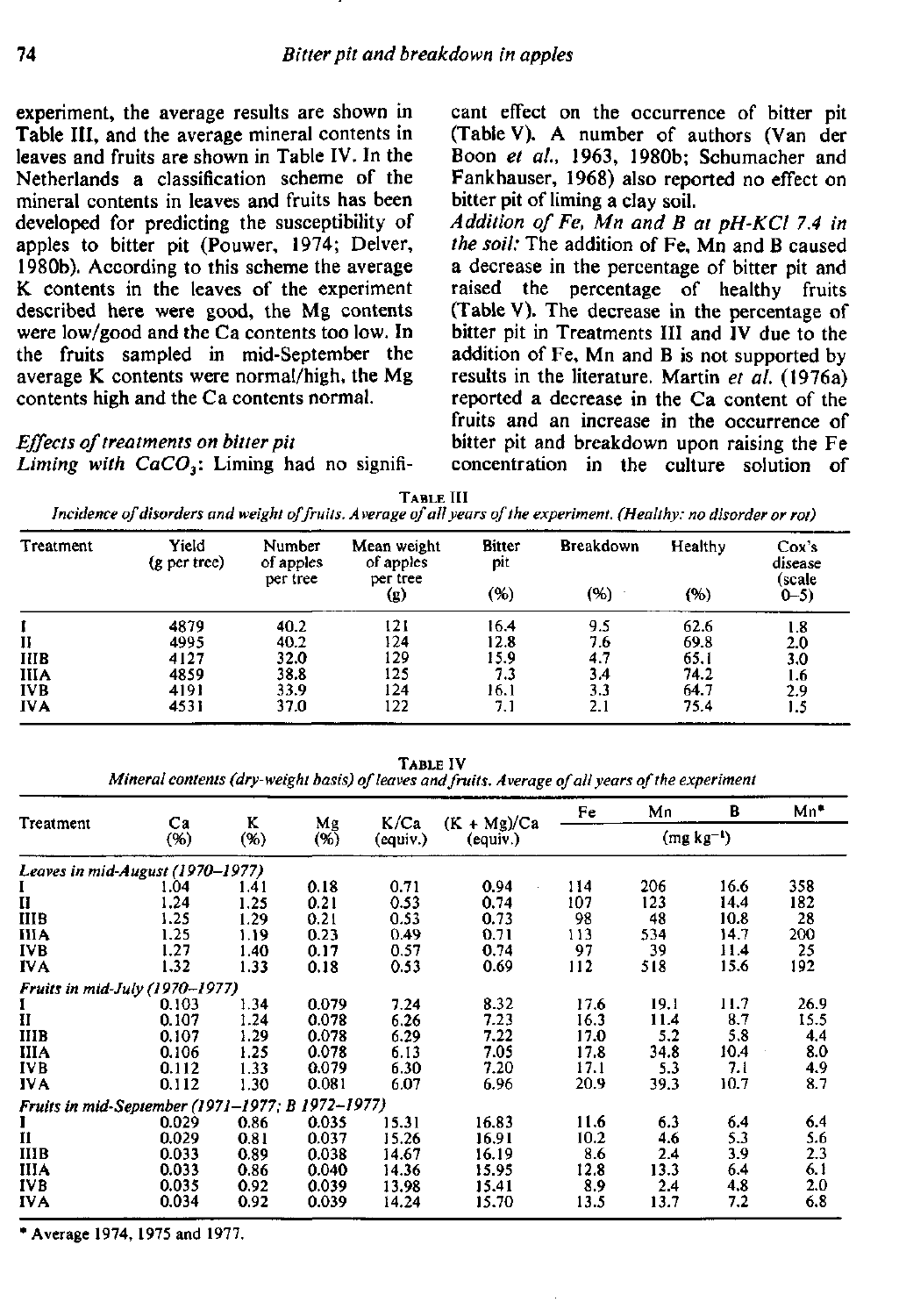## **P. VAN LUNE** 25

|                                |                  | Linear trend of liming (pH) | Analysis of variance     |                       |                        |                       |  |
|--------------------------------|------------------|-----------------------------|--------------------------|-----------------------|------------------------|-----------------------|--|
|                                | In all years     | In 1974, 1975<br>and 1977   |                          | In all years          | In 1974, 1975 and 1977 |                       |  |
|                                |                  |                             | CaSO <sub>4</sub>        | <b>Trace elements</b> | CaSO <sub>a</sub>      | <b>Trace elements</b> |  |
| Leaves in mid-August           |                  |                             |                          |                       |                        |                       |  |
| $%$ Ca                         | n.s.             | n.s.                        | n.s.                     | n.s.                  | n.S.                   | $+^*$                 |  |
| $\% K$                         | n.s.             | n.s.                        | $+$ ***                  | -*                    | ⊥ **                   | -                     |  |
| % Mg                           | n.s.             | n.s.                        | _∗∗∗                     | $+$                   | -***                   | n.s.                  |  |
| $K/Ca$ , equiv.                | 11.S.            | n.s.                        | n.s.                     | n.s.                  | $\ast\,{}^{\ast\,*}$   | _∗∗                   |  |
| $(K+Mg)/Ca$ , equiv.           | n.s.             | n.s.                        | n.s.                     | n.s.                  | n.s.                   | **                    |  |
| $Fe, mg kg-1$                  | n.s.             | -*                          | n.s.                     | $+$ ***               | n.s.                   | $\star^\bullet$       |  |
| Mn, mg kg <sup>-1</sup>        | n.s.             | n.s.                        | n.s.                     | $\star^{\ast\ast}$    | n.s.                   | $+***$                |  |
| $B, mg kg-1$                   | -**              | n.s.                        | n.s.                     | $+$                   | n.s.                   | $+$                   |  |
| Fruits in mid-July             |                  |                             |                          |                       |                        |                       |  |
| % Ca                           | n.s.             |                             |                          |                       |                        | n.s.                  |  |
| % K                            | n.s.             | n.s.                        | п.s.<br>$+$ <sup>*</sup> | n.s.                  | n.s.<br>$+^{\bullet}$  |                       |  |
| % Mg                           |                  | n.s.                        |                          | n.s.                  |                        | n.s.                  |  |
| K/Ca, equiv.                   | n.s.             | n.s.                        | n.s.                     | n.s.                  | n.s.                   | n.s.<br>_**           |  |
| $(K+Mg)/Ca$ , equiv.           | n.s.             | n.s.                        | n.s.                     | n.s.                  | n.s.                   | $-$ **                |  |
| Fe, mg $kg^{-1}$               | n s.             | n.s.                        | n.s.                     | n.s.                  | n.s.                   | $\pm^\bullet$         |  |
| $Mn$ , mg $kg^{-1}$            | n s.             | n.s.                        | n.s.                     | n.s.<br>$+$ *         | n.s.                   | $+$ ***               |  |
| $B, mg kg-1$                   | n.s.             | n.s.<br>–*                  | n.s.                     | $+$ ***               | n.s.                   | $\pm$ * *             |  |
|                                | n.s.             |                             | n.s.                     |                       | n.s.                   |                       |  |
| Fruits in mid-September        |                  |                             |                          |                       |                        |                       |  |
| % Ca                           | n.s.             | n.s.                        | n.s.                     | n.s.                  | n.s.                   | n.s.                  |  |
| % K                            | n.s.             | n.s.                        | n.s.                     | n.s.                  | n.s.                   | n.s.                  |  |
| % Mg                           | n.s.             | n.s.                        | n.s.                     | n.s.                  | n.s.                   | n.s.                  |  |
| K/Ca, equiv.                   | n.s.             | n.s.                        | n.s.                     | n.s.                  | n.s.                   | n.s.                  |  |
| $(K+Mg)/Ca$ , equiv.           | n.s.             | n.s.                        | n.s.                     | n.s.                  | n.s.                   | n.s.                  |  |
| Fe, mg kg <sup>-1</sup>        | n.s.             | n.s.                        | n.s.                     | $+$ *                 | n.s.                   | $+^{\bullet}$         |  |
| Mn, mg kg <sup>-1</sup>        | $-$ **           | n.s.                        | n.s.                     | +**                   | n.S.                   | $+$ ***               |  |
| $B, mg kg-1$                   | n.s.             | n.s.                        | $+$ **                   | $+***$                | n.s.                   | $\pm$ 0.00            |  |
| Yield of apples                | n.s.             | n.s.                        | n.s.                     | $+$ **                | n.s.                   | +**                   |  |
| Number of apples per tree      | n.s.             | —**                         | n.s.                     | $+$ **                | п.s.                   | n.s.                  |  |
| Mean fruit weight per tree     | n.s.             | +**                         | n.s.                     | n.s.                  | n.s.                   | n.s.                  |  |
| Shoot growth (one year old)    | n.s.             | n.s.                        | $\overline{\phantom{a}}$ | n.s.                  | n.s.                   | n.s.                  |  |
| % bitter pit                   | n.s.             | n.s.                        | n.s.                     | -**                   | n.s.                   | –*                    |  |
| % breakdown                    | n.s.             | n.s.                        | n.s.                     | n.s.                  | n.s.                   | n.s.                  |  |
| % bitter pit and/or breakdown  | n.s.             | n.s.                        | n.s.                     |                       | n.s.                   | .∙                    |  |
| % healthy (no diseases or rot) | n.s.             | n.s.                        | n.s.                     | +∙                    | n.s.                   | $\pm$ **              |  |
| Cox's disease                  | $+$ <sup>*</sup> | n.s.                        | n.s.                     | —***                  | n.s.                   | $-$ ***               |  |

TABLE V *Results of linear trend analysis (Treatments I, II and II IB) and analysis of variance (Treatments HIB, UIA, IVB and IVA).* 

Treatment effects significant at  $P<0.05$ \*, 0.01\*\* or 0.00

+ Contents, incidence of diseases etc. increased.

— Contents, incidence of diseases etc. decreased.

In analysis of variance no significant effect of the interaction  $CaSO<sub>4</sub>$  x trace elements was ascertained.

Jonathan apple trees. No results have been found in the literature as to the effect of fertilizing/spraying with Mn on the incidence of bitter pit. Spraying with B compounds has been reported as having no effect (Smock *et al.,* 1962; Martin *et al.,* 1965, 1976b; Dixon *et al.,* 1973), or to have lowered the incidence of bitter pit (Wiebosch, 1948; Van Stuivenberg and Pouwer, 1950; Dunlap and Thompson, 1959; Shorrocks and Nicholson, 1980).

*Addition o/CaS04 at pH-KCl 7.4 in the soil:*  The addition of gypsum had no effect on the incidence of bitter pit (Table V). Van der Boon

(1980a; 1980b) reported, however, a sharper decrease in the percentage of bitter pit when, in addition to  $CaCO<sub>3</sub>$ , gypsum was applied to sandy soil.

## *Effect of treatments on breakdown*

Liming to  $pH-KCl$  7.4 with  $CaCO<sub>3</sub>$  had no effect on the percentage of fruits with breakdown (Table V). At pH-KCI 7.4 in the soil the addition of trace elements (Fe, Mn and B) and  $CaSO<sub>4</sub>$  had no effect on breakdown (Table V). Martin *et al.* (1976b) reported an increase in breakdown following spraying with B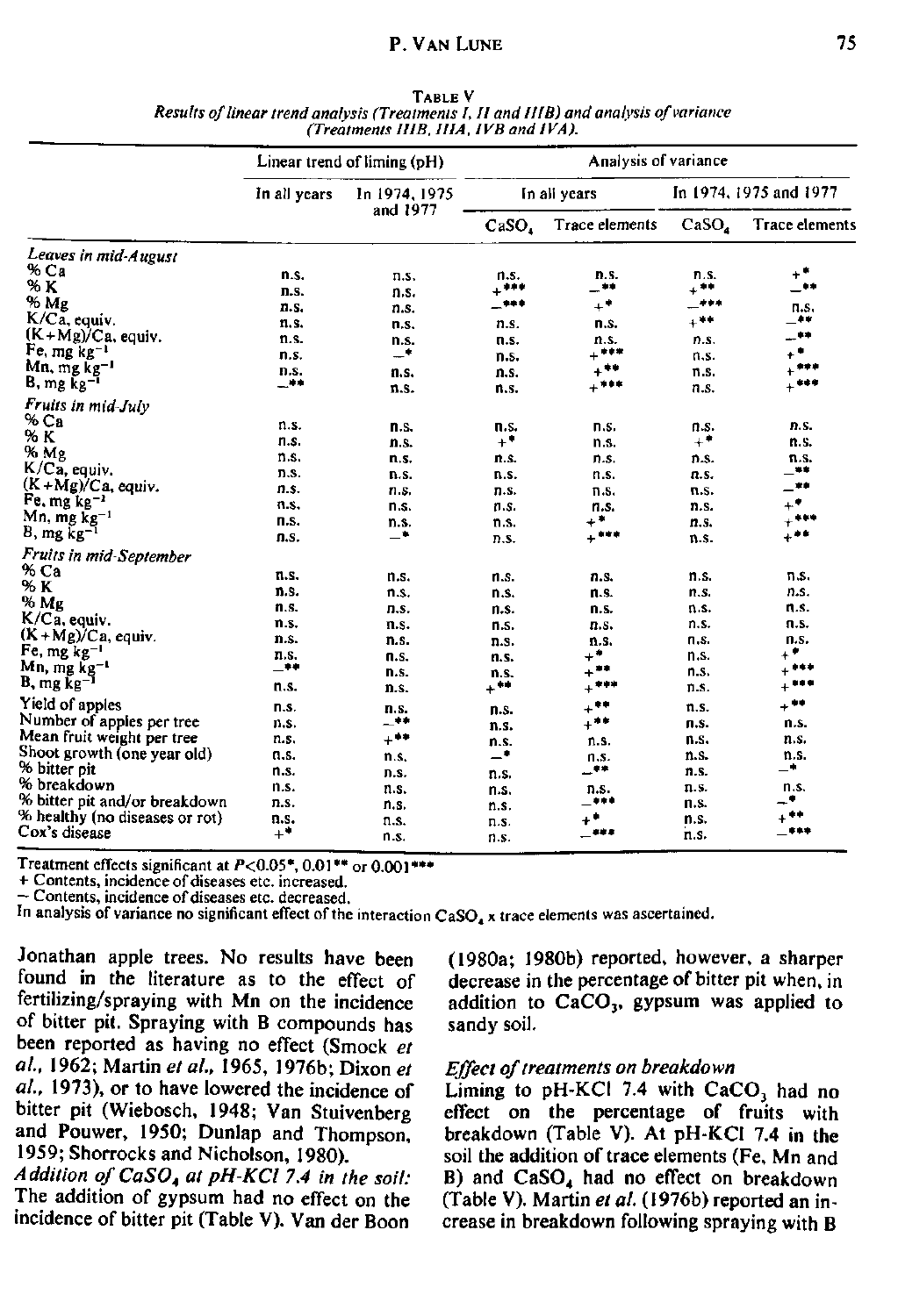compounds, but Shorrocks and Nicholson (1980) found no effect.

# *Effect of treatments on nutrient contents of leaves and fruits*

*Liming with CaCO<sub>3</sub>*: Averaged over all the years of the experiment liming resulted only in decreases in the B content of the leaves and in the Mn content of the fruits sampled in mid-September (Table V). In the last three years of the experiment the Fe content of the leaves and the B content of the fruits sampled in mid-July were reduced (Table V). In the investigations of Van der Boon (1977; 1980b) and Smith and Green (1980) liming resulted in an increase in the Ca content of the leaves, whereas the Ca content of the fruits was only slightly affected. In the experiment reported here liming did not affect the Ca content of leaves and fruits.

*Addition of Fe, Mn and B at pH-KCl 7.4 in the soil:* The addition of Fe, Mn and B caused an increase in the Fe, Mn and B contents of the leaves and of the fruits sampled in mid-July and mid September (Table V). However, the Fe content of the fruits sampled in mid-July was affected only in the last three years of the experiment. In this period the K/Ca and  $(K + Mg)/Ca$  ratios decreased in the leaves and in the fruits sampled in mid-July.

*Addition ofCaS04 at pH-KCl 7.4 in the soil:*  The addition of  $CaSO<sub>4</sub>$  caused a decrease in the Mg content of the leaves, an increase of the K content of the leaves and of the fruits sampled in mid-July, and an increase of the B content of the fruits sampled in mid-September (Table V). In the last three years of the experiment the K/Ca ratio in the leaves was raised.

# *Mineral composition of leaves and fruits and occurrence of bitter pit and breakdown*

The decrease in bitter pit, following the addition of Fe, Mn and B at pH-KCl 7.4 in the soil, was accompanied by a rise in the Fe, Mn and B contents of the leaves and generally also of the fruits, and, in the last three years of the experiment also by decreases in the K/Ca and  $(K+Mg)/Ca$  ratios in the leaves and in the fruits sampled in mid-July (Table V).

# *Tree growth and yield of apples*

The growth of the trees in the pots was considerably poorer than that of the comparable trees in the orchard. The limited root volume of trees contained in the pots was probably the cause of this reduced growth. Rooting density in two pots, excavated at the conclusion of the experiment, was high enough to allow the uptake of water and minerals from the whole volume of soil. To create comparable growing conditions in all treatments, the trees were pruned to the same size in autumn or spring and the number of fruits per tree was made equal for all treatments after fruit drop in June and again a few weeks later. Nevertheless the yield of apples and the number of fruits in Treatments HIB and IVB were lower (more fruit drop) than in Treatments IIIA and IVA (Table V). However, the mean weight of the fruits per tree was similar for all treatments, so any effect of the treatments on the occurrence of bitter pit could not have been due to differences in the rate of fruit growth. Moreover, the effect of the treatments on bitter pit was determined per size grade.

The addition of  $CaSO<sub>4</sub>$  at pH-KCl 7.4 in the soil resulted in a decrease of shoot growth (Table V).

# *Cox's disease*

Liming the soil to  $pH-KCl$  7.4 with  $CaCO<sub>3</sub>$ was accompanied by a significant increase in the number of necrotic spots on the leaves and in mid-shoot leaf drop (Cox's disease, Table V). The increase in Cox's disease was not accompanied by a change in the Ca, K and Mg contents of the leaves (Table V), although Oud (1968) reported a decreased leaf content of Ca and Mg with increasingly severe Cox's disease. Comparing leaves from diseased and healthy trees, Boekel and Van der Boon (1978) found lower Ca, K, Mg and P contents and higher sugar and B contents in affected leaves, although the Mn and N contents were similar. In the experiment reported here the increase in Cox's disease by liming the soil to pH-KCl 7.4 could be counteracted by the addition of Fe, Mn and B to the trees (Table V). This treatment also increased the Mg, Mn, B and Fe contents and lowered the K content in the leaves (Table V).

# *Ca and Mg content of the soil*

Liming increased exchangeable and water-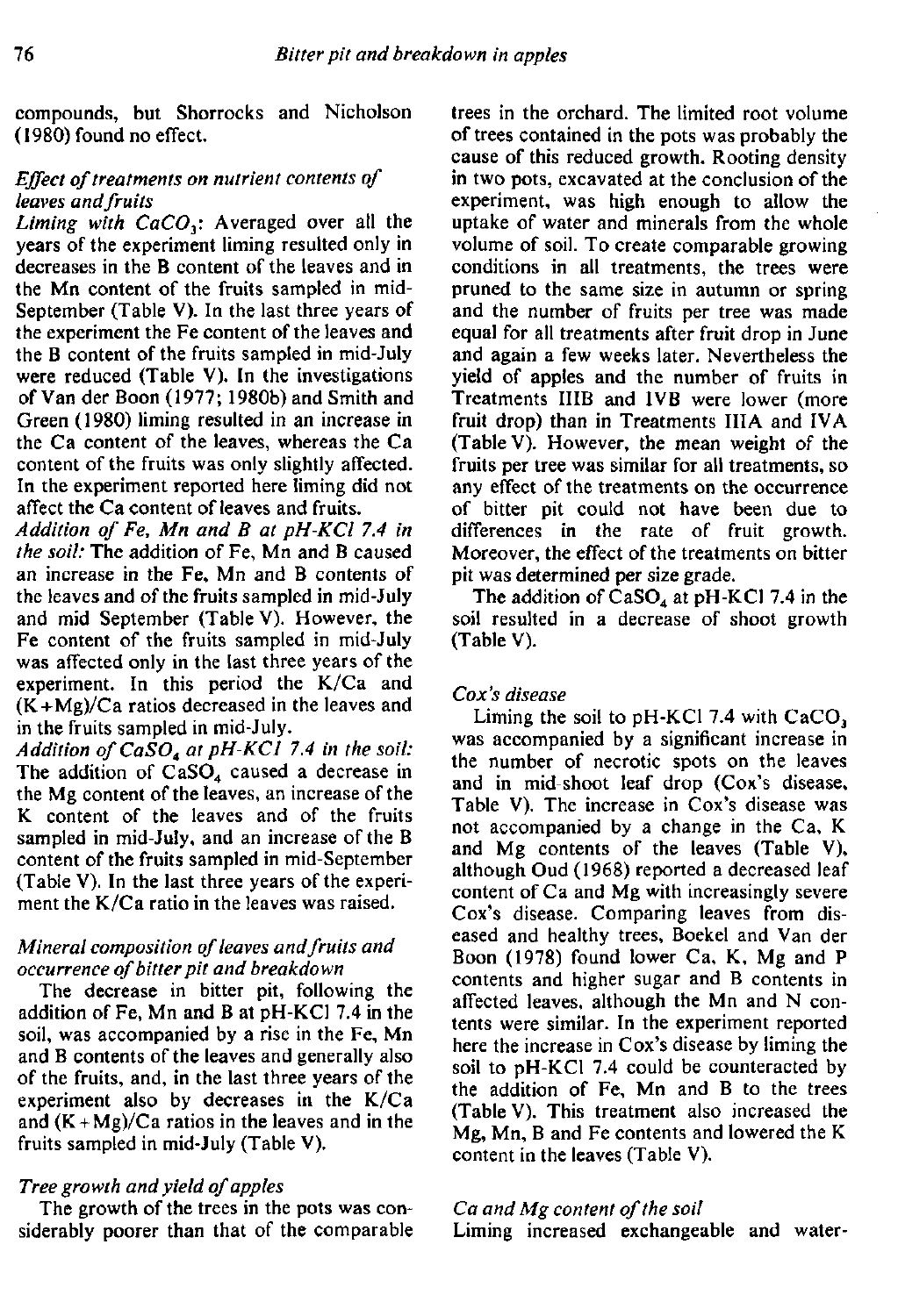soluble Ca in the soil and decreased exchangeable Mg.

## **CONCLUSION**

Liming to pH-KCl 7.4 had no effect on bitter pit and breakdown in apples. If Fe, Mn and B were supplied at  $pH-\overline{KC}$  7.4 the incidence of bitter pit decreased and the percentage of healthy fruits increased. The decrease in bitter pit was usually accompanied by a rise in the Fe, Mn and B contents of the leaves and fruits. The effect of Fe, Mn, B and perhaps others microelements at different soil pH levels on the occurrence of bitter pit in apples needs further investigation.

The assistance of Mr Wolf of the Section of Mathematical Statistics of the Institute for Soil Fertility is gratefully acknowledged.

## **REFERENCES**

- BANGERTH, F. (1974). The function of calcium in the cell and in the subcellular units of apple fruit. *Acta Horticulturae,* 45,43-7 .
- BOEKEL, P. and BOON, J. VAN DER (1978). Voortzetting van het onderzoek naar het optreden van Cox's-ziekte in de Noordoostpolder in de periode 1966-1968. *Instituut voor Bodemvruchtbaarheid, Rapport 8-78.*
- BOON, J. VAN DER (1977). Bestrijding van stip en zacht in appel op zandgronden door bekalking en gipstoediening. *Instituut voor Bodemvruchtbaarheid, Rapport 15-77.*
- BOON, J. VAN DER (1980a). Dressing or spraying calcium for bitter pit control. In: *Mineral nutrition of fruit trees.* (D. Atkinson, J. E. Jackson, R. O. Sharpies and W. M. Waller, Eds), Butterworth, London, 309-15.
- BOON, J. VAN DER (1980b). Prediction and control of bitter pit in apples. II. Control by summer pruning, fruit thinning, delayed harvesting and soil calcium dressings. *Journal of Horticultural Science*, 55, 313-21.
- BOON, J. VAN DER, DAS, A. and SCHREVEN, A. C. VAN (1963). Proeven in '61 en '62 ter bestrijding van stip in Cox's Orange Pippin door toevoeging van calciumzouten. *Fruitwereld,*  24,14, 15, 17.
- DELVER, P. (1980a). Calciumbespuitingen tegen stip en zacht. Fruitteelt, 28;876-7.
- DELVER, P. (1980b). Het pluk- en bewaaradvies voor de appelrassen Cox's Orange Pippin en Schone van Boskoop, op basis van calcium- en kaliumgehalten in vroeg geplukte vruchtmonsters en gewasfactoren. *Instituut voor Bodemvruchtbaarheid,* Nota 90.
- DIXON, B., SAGAR, G. R. and SHORROCKS, V. M. (1973). Effect of calcium and boron on the incidence of tree and storage pit in apples of the cultivar Egremont Russet. *Journal of Horticultural Science,* 48,403-11 .
- DUNLAP, D. B. and THOMPSON, A. H. (1959). Effect of boron sprays on the development of bitter pit in the York Imperial apple. *Bulletin A-102, University of Maryland.*
- GOOR, B. J. VAN (1968). The role of calcium and cell permeability in the disease blossom-end rot of tomatoes. *Physiologia Plantarum,* 21, 1110-21.
- GOOR, B. J. VAN (1971). The effect of frequent spraying with calcium nitrate solution on the mineral composition and the occurrence of bitter pit on the apple Cox's Orange Pippin. *Journal of Horticultural Science,* 46, 347-64.
- LUNE, P. VAN (1981). Invloed van bekalking van rivierklei met calciumcarbonaat en calciumsulfaat, in combinatie met ijzer, mangaan en borium, op het optreden van stip en zacht bij Cox's Orange Pippin appels. *Instituut voor Bodemvruchtbaarheid, Rapport 8-81,*
- MARTIN, D., LEWIS, T. L. and CERNY, J. (1965). Experiments with orchard spray treatments for the control of bitter pit in apples in Tasmania. *C.S.I.R.O., Division of Plant Industry, Technical Paper* No. 22.